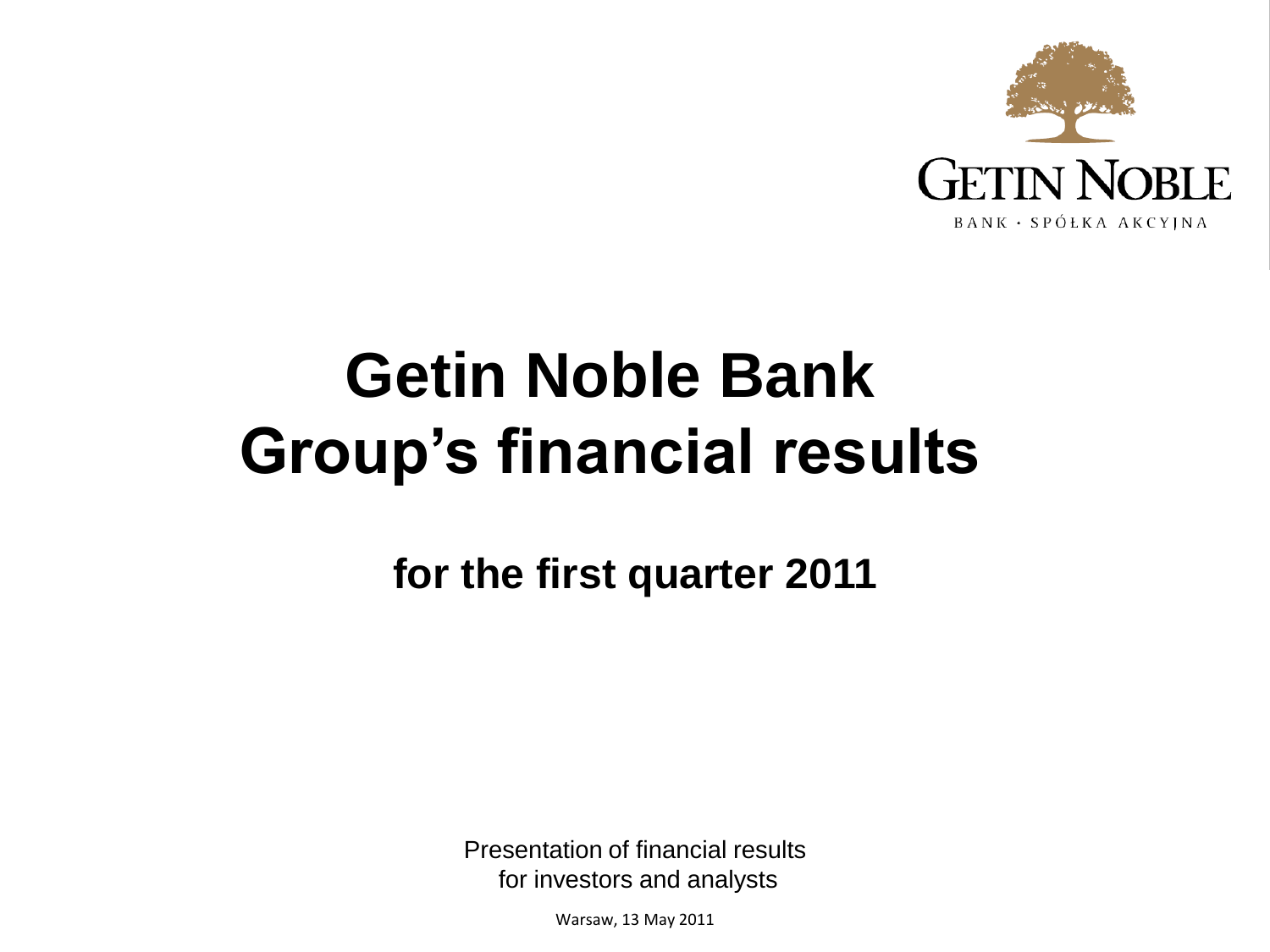# **KEY FINANCIAL RATIOS GETIN NOBLE BANK**



| 31.03.2011 / 31.12.2010 |         |                                                                  |
|-------------------------|---------|------------------------------------------------------------------|
| PLN 34 871,2 m          | $+4,2%$ | Loans balance                                                    |
| PLN 39 062,6 m          | $+5,5%$ | Deposits balance                                                 |
| PLN 3 348,8 m           | $+1,7%$ | Equity<br>(attributable to equity holders of the parent company) |
| PLN 45 102,4 m          | $+5.4%$ | Balance sheet total                                              |
|                         |         |                                                                  |

#### **1Q 2011 / 1Q 2010**

| PLN 295,8 m | $+22.1%$     | Net interest income                                                  |
|-------------|--------------|----------------------------------------------------------------------|
| PLN 242,7 m | $+10.0%$     | Net fee and commission income                                        |
| PLN 204,9 m | $+24,2%$     | Overhead costs                                                       |
| PLN 234,9 m | $-16,5%$     | Result on provisions for NIL and other accounts receivable           |
| PLN 128,2 m | $+280,3%$    | Gross profit                                                         |
| PLN 100,0 m | $-5,7%$      | Net income<br>(attributable to equity holders of the parent company) |
| 36,07%      | $+2,54$ p.p. | C/I                                                                  |
| 9,83%       | $-1,14$ p.p  | CAR                                                                  |
| $12,61\%$   | $-2,49$ p.p. | <b>ROE</b>                                                           |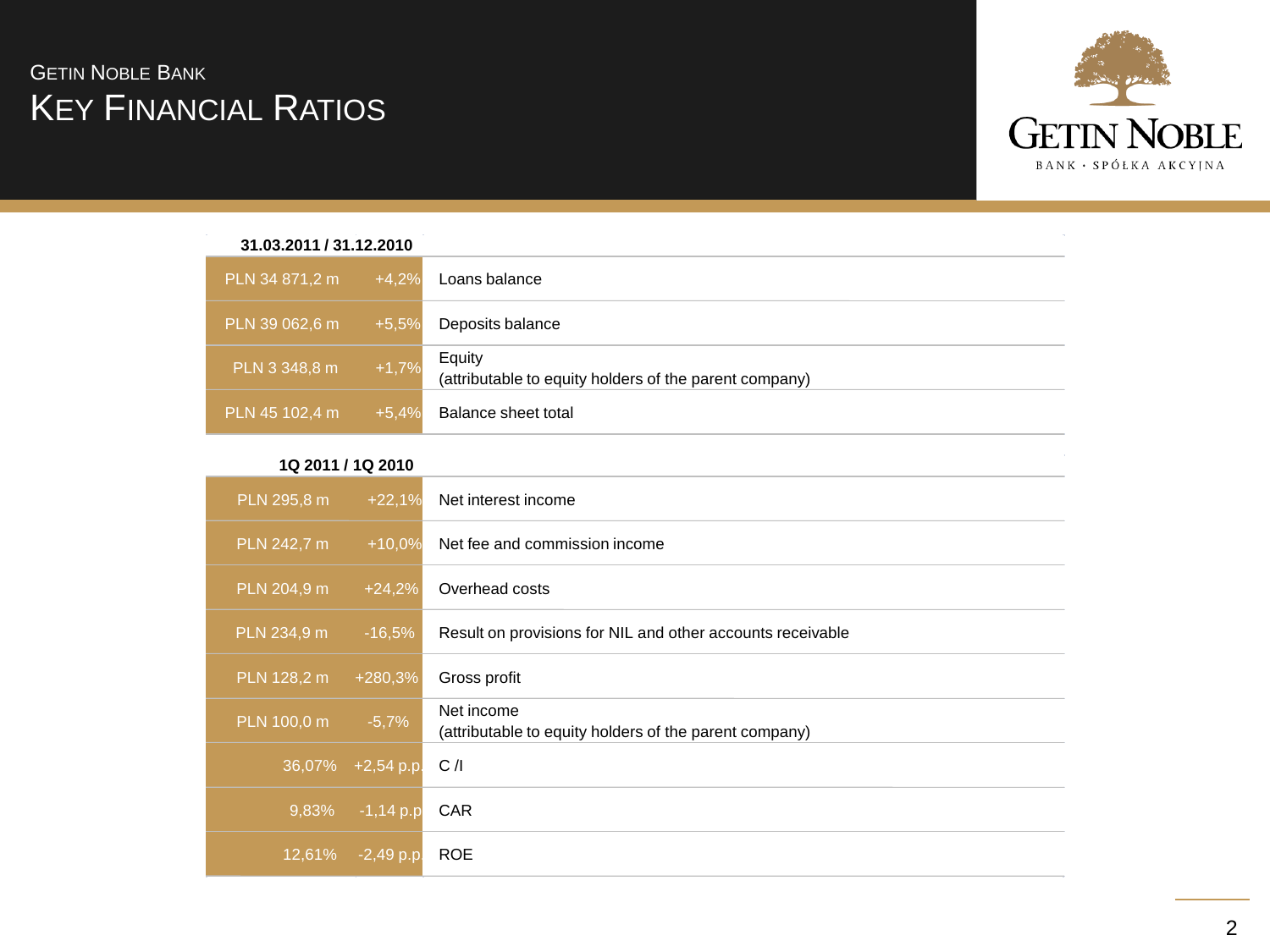# MORTGAGE LOANS **GETIN NOBLE BANK**



Portfolio (PLN m)<sup>1)</sup>



Sales (PLN m)

Maintaining the position of vice leader thanks to fast sales growth

- Sales generated mainly through sales of PLN loans, with the result being a steady decrease in the percentage of loans in foreign currencies in the total loan portfolio (to 43,4 % as at the end of Q1 2011, i.e. 2,7 pp less than at the end of 2010)
- An increase in the percentage of residential loans, a decrease in the percentage of consolidation and mortgage loans 52
- Launching new products (HIPO ROR)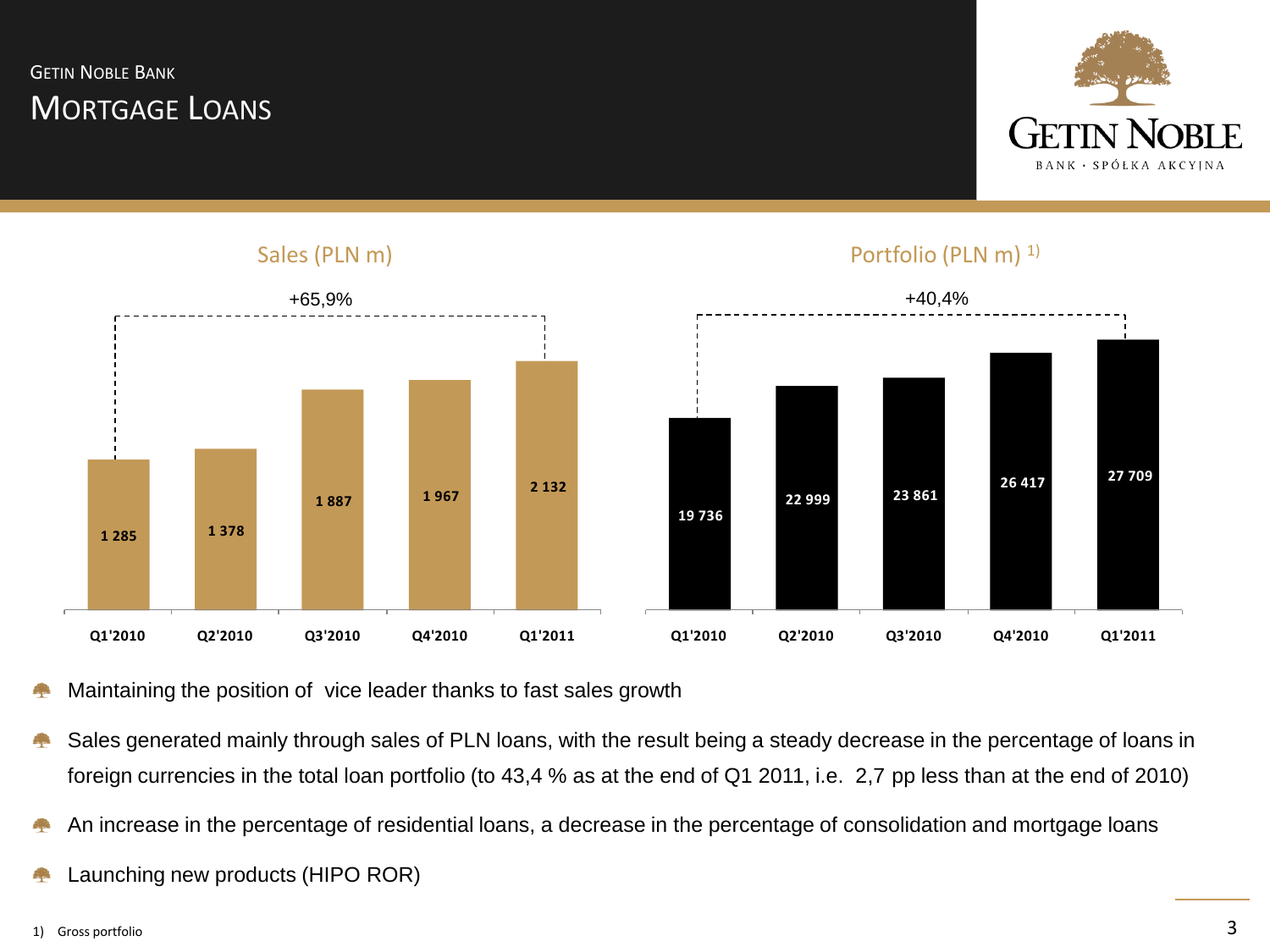# CAR LOANS GETIN NOBLE BANK



Portfolio (PLN m) <sup>1)</sup>



Sales (PLN m)

- Sales of new cars on the market dropped by 3.5% on a year-to-year basis and imports of used cars by 4.7% on a year-toyear basis.
- In the delivery vehicle segment, the number of registrations increased by 15.2% on a year-to-year basis, while imports of used vehicles dropped by 7.3% on a year-to-year basis.
- Auto loans for new vehicles accounted for 30.1% of the Bank's total auto loan sales, compared to 27.7% in the same period of 2010.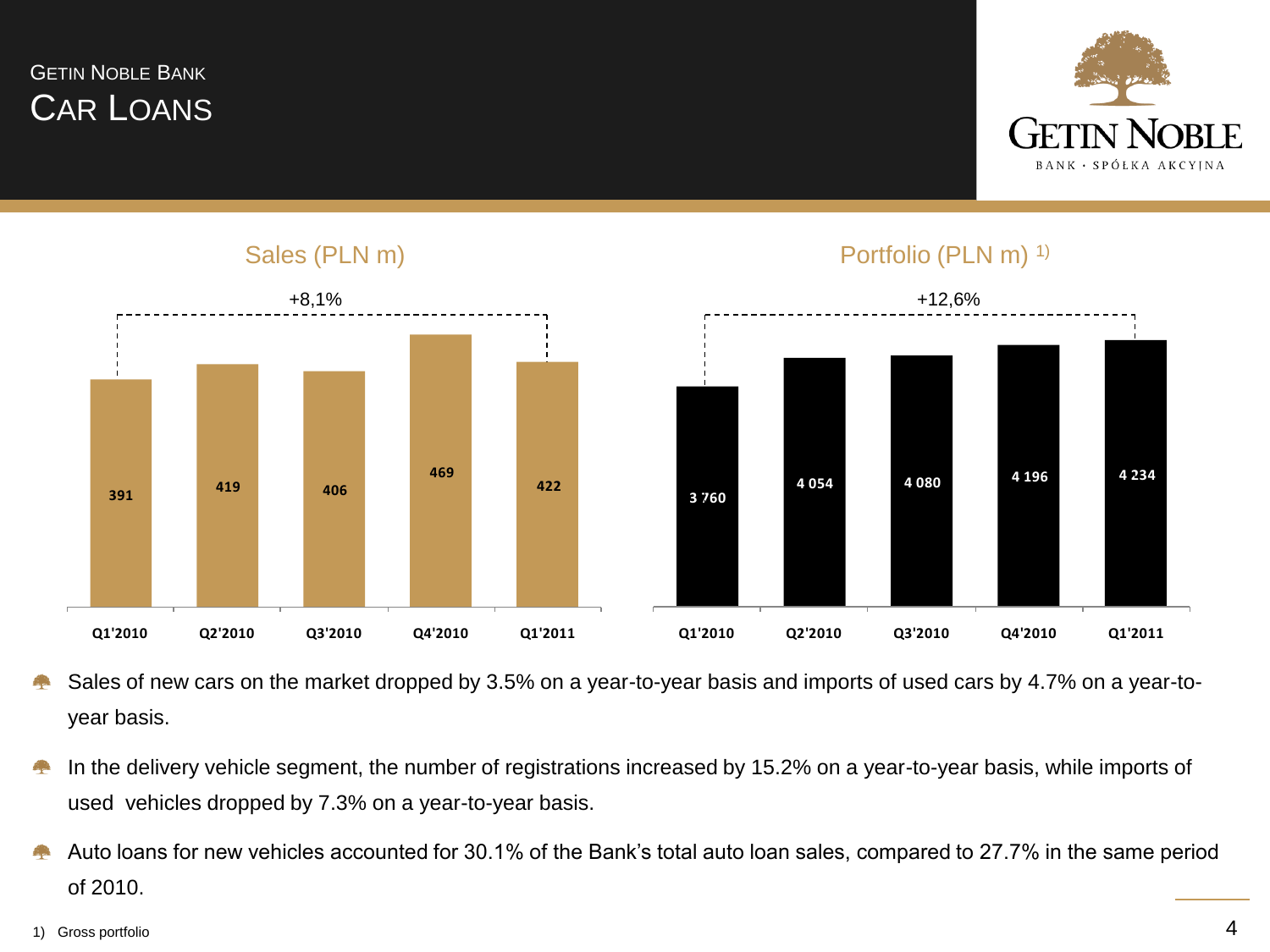# RETAIL LOANS GETIN NOBLE BANK



#### Sales (PLN m)



#### Portfolio (PLN m) <sup>1)</sup>



- The growth potential is based on the following:
	- Targeting the Bank's lending products to safe customer groups (the Bank's existing customers, customers with a credit history),
	- Providing special-purpose loans (launching of installment loans in Q2, loans for purchasing shares in selected offerings)
- The Bank saw its sales grow fast despite the overall downward market trend caused by banks adapting to Recommendation 42 "T".
- In the Q1'2011 retail loan balance in the banking system decline by PLN 3,036 million, i.e. by 2.1%.
- 1) Gross portfolio
- 2) The Amount inludes loans granted for Open Finance Initial Public Offering sahres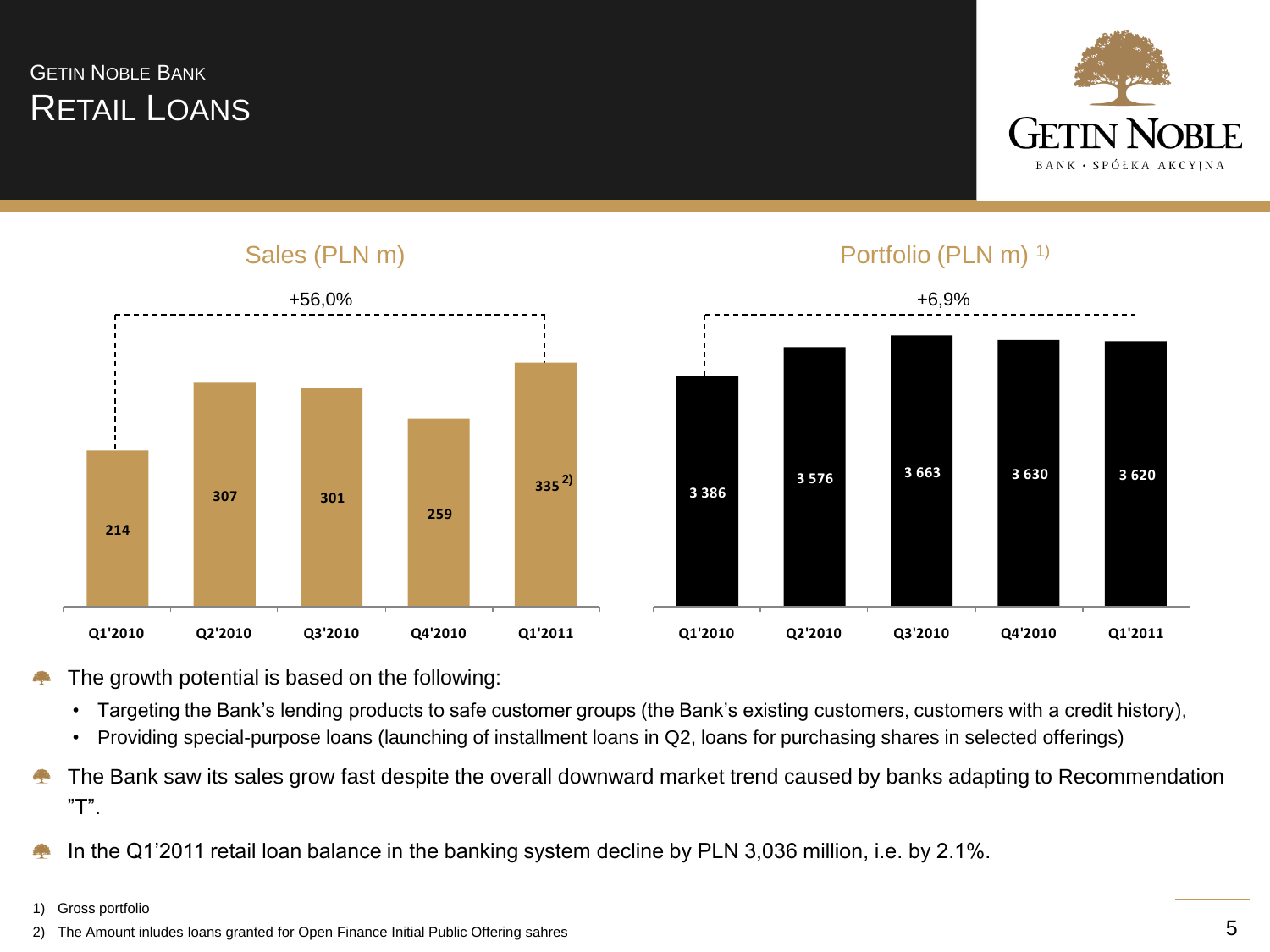# SME LOANS **GETIN NOBLE BANK**



Sale of loans (PLN m)



### Leasing (PLN m)



#### Portfolio (PLN m)<sup>1)</sup>



- Introducing new products for business clients د براه<br>مواليد ("Przyjazna Inwestycja" and "Kredyt Biznes")
- Getin Leasing moves from 15th to 9th place in **Contract** Poland
- The highest increase in sales of leases on the Polish market in Q1 2011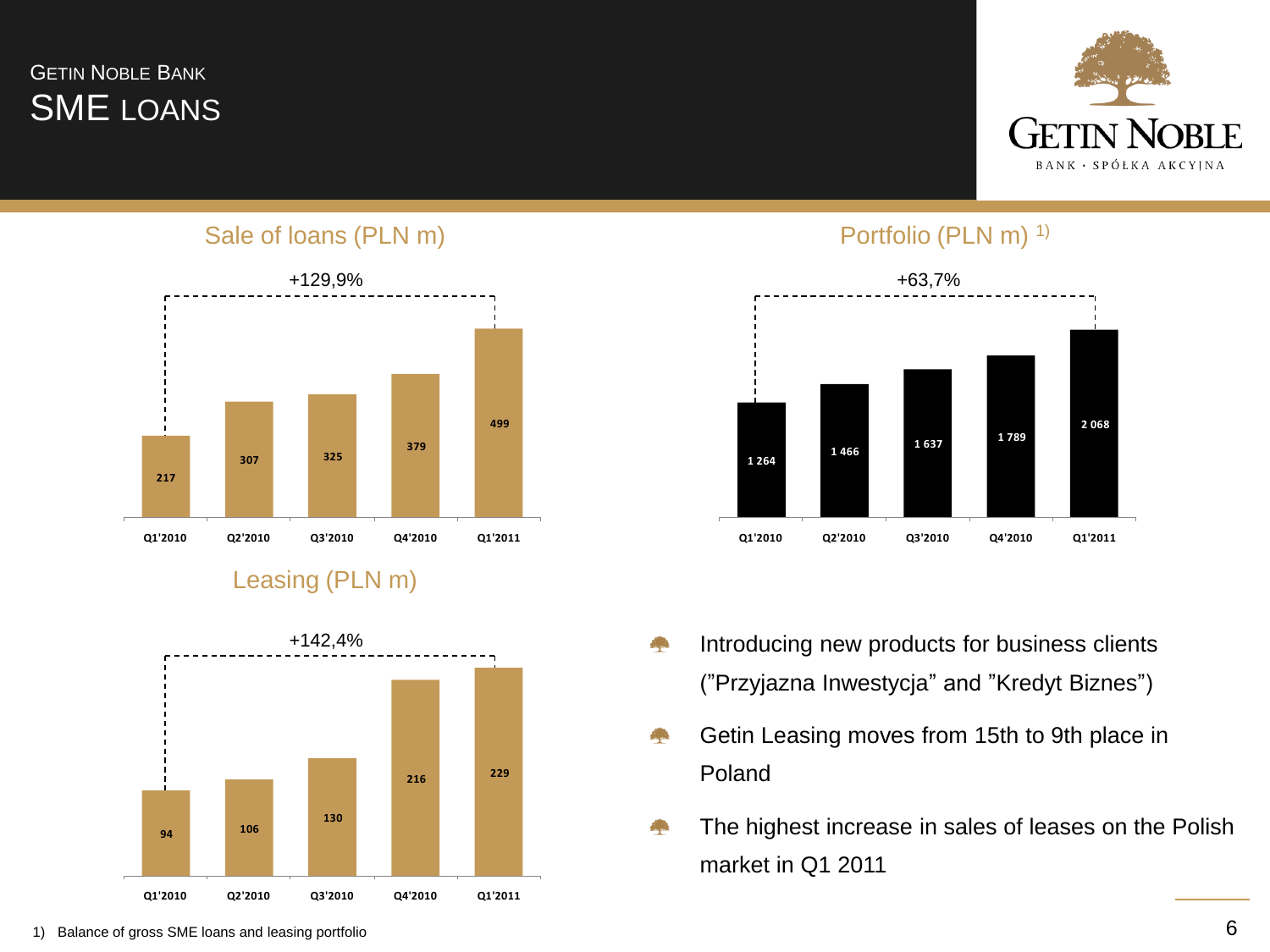# LOANS: BALANCE AND MARKET SHARE GETIN NOBLE BANK





- The pace of growth was almost 3 times faster than the market average of 1.3% as at the end of Q1 2011.  $\rightarrow$
- The Bank continued to see the fastest growth in sales to SME and sales of mortgage loans.

1) Market shares calculated on the basis of NBP data (market = banks operating in Poland + Polish branches of credit institutions and branches of foreign banks + SKOKs)

2) As published by NBP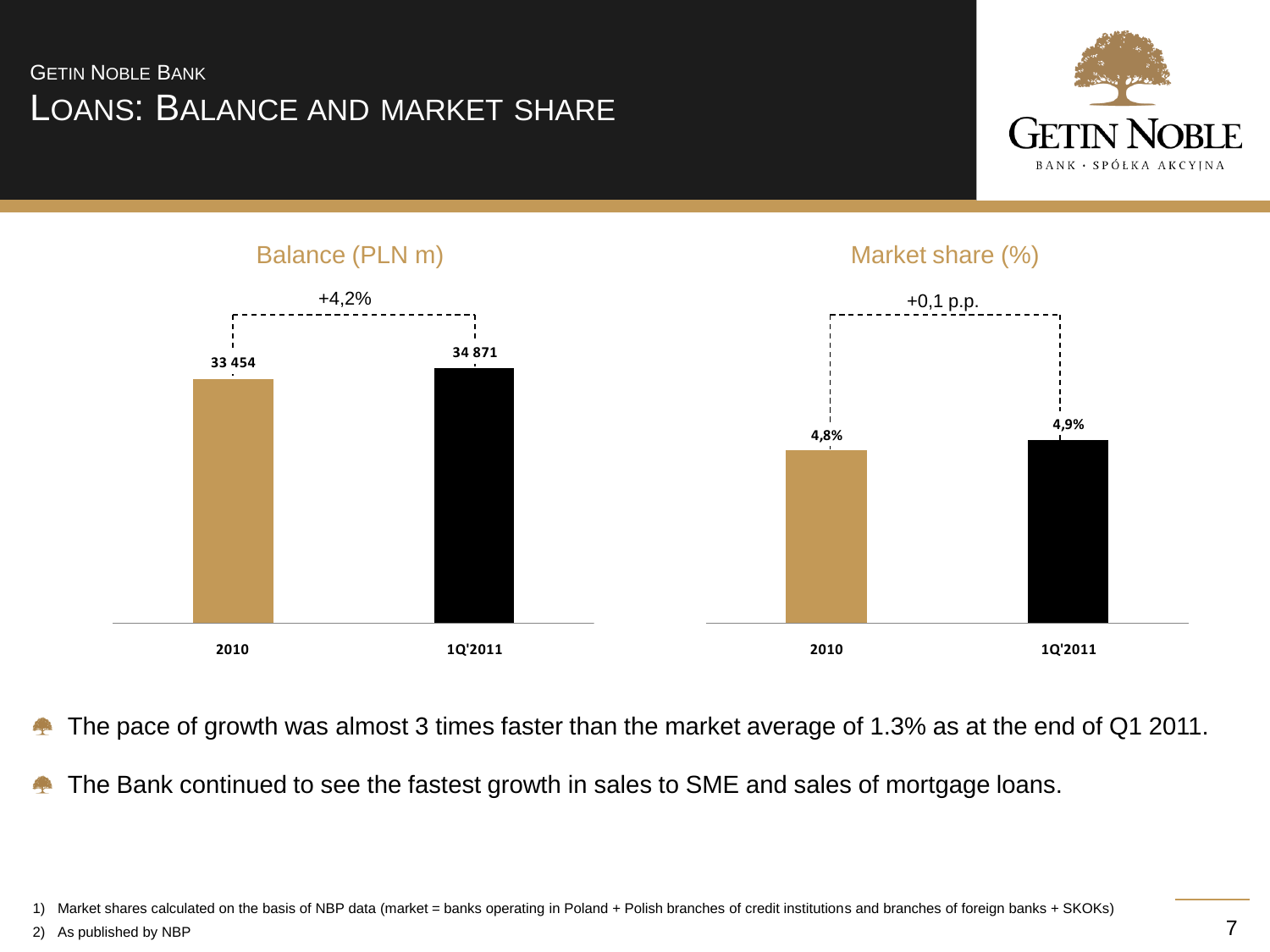# SHARE OF FOREIGN CURRENCY LOANS IN THE PORTFOLIO GETIN NOBLE BANK



Share of foreign currency loans in total portfolio (%)



- The percentage of foreign currency loans in relation to the entire loan portfolio decreased by a total of 22,7 pp over two years.
- Further concentration of sales in PLN.
- In consequence, the signifiance of expensive hedge transactions (currency swaps) is declining.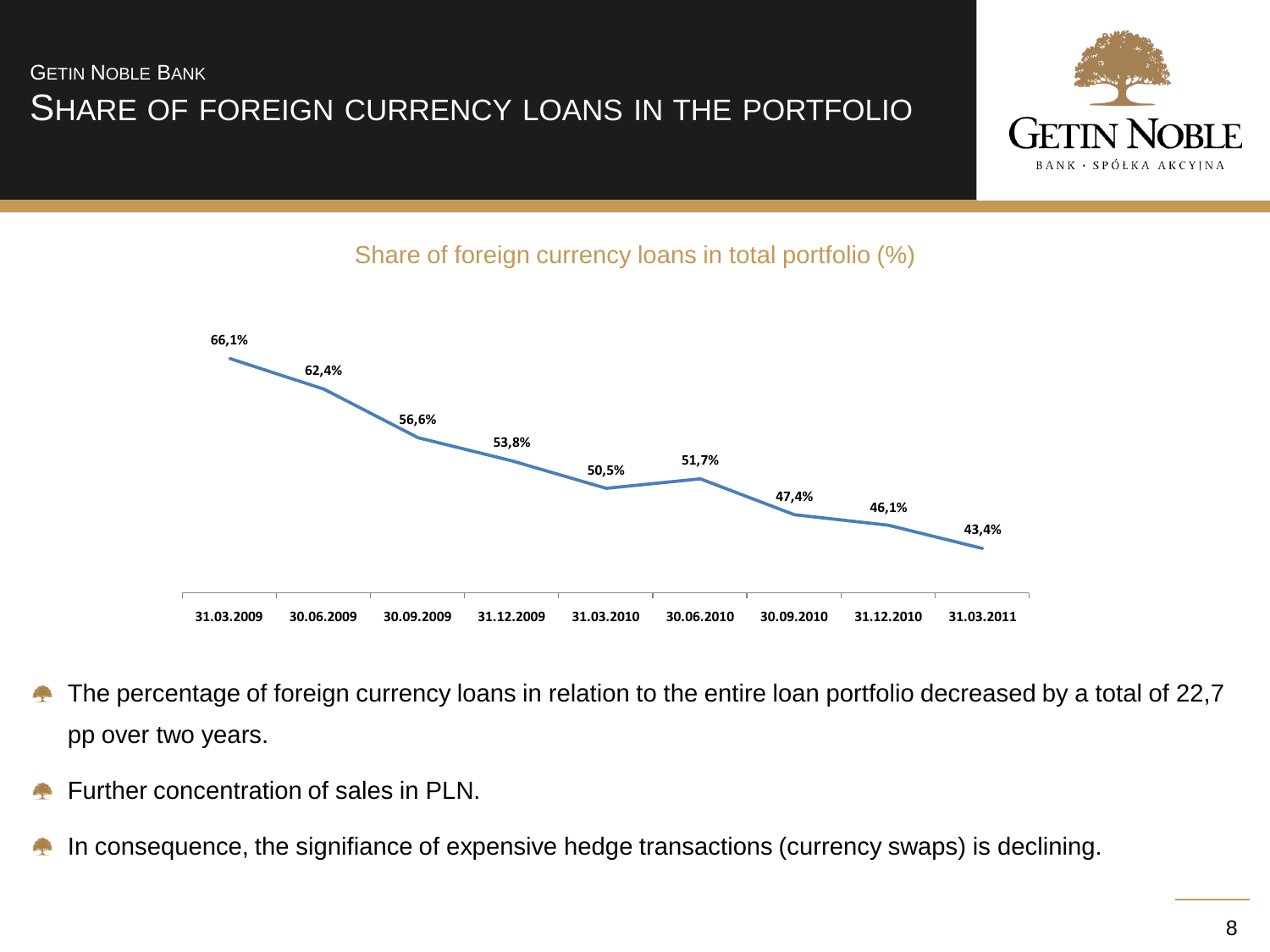# DEPOSITS: BALANCE AND MARKET SHARE GETIN NOBLE BANK





- The Bank's percentage of deposits with a fixed interest rate is growing steadily (87,7% as at the end of Q1 2011).
- Over 12 months, the Bank's deposit portfolio increased from PLN 8 184 million /+ 26,5% , of which threequarters were deposits from retail customers.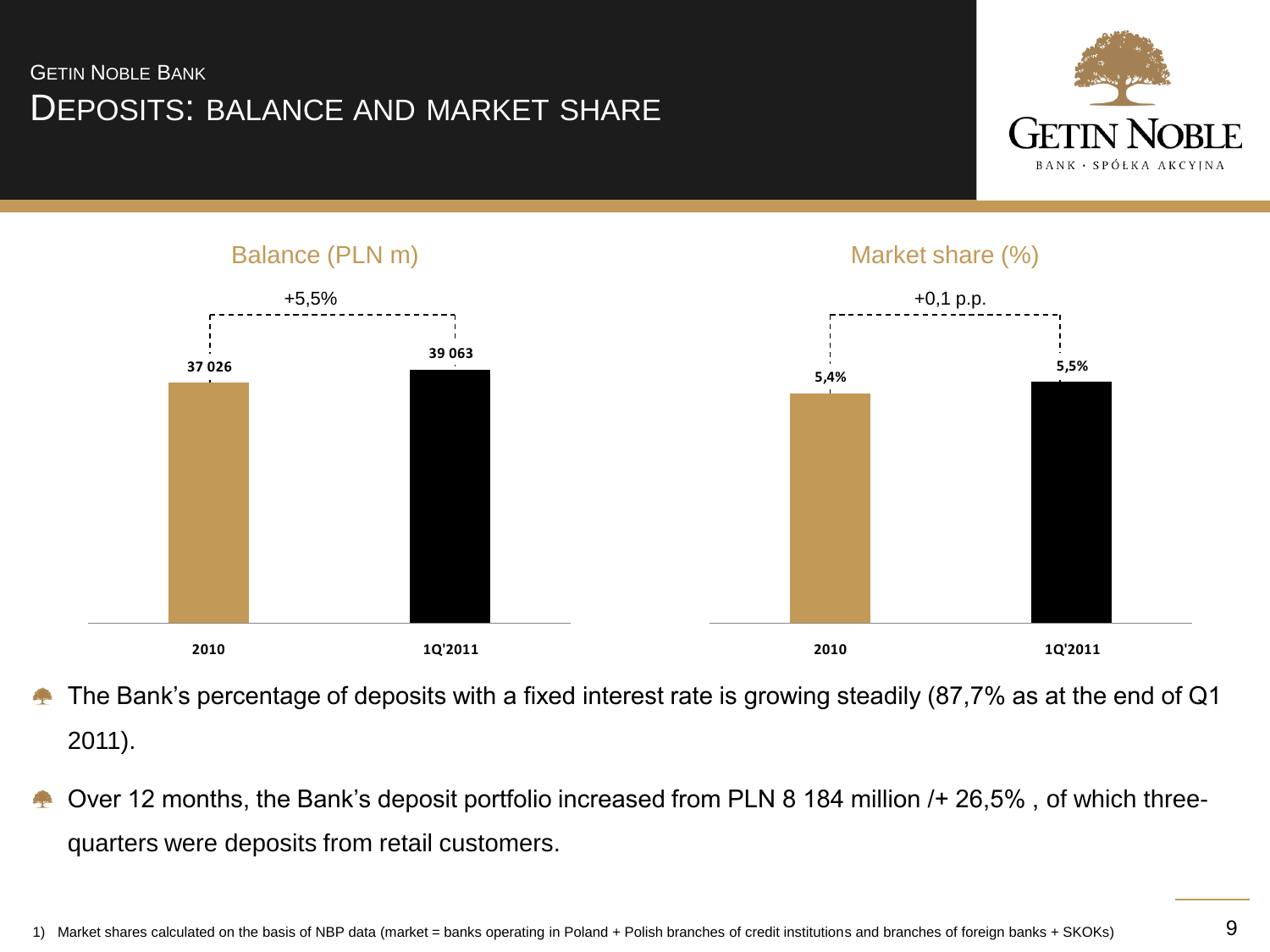# DEPOSITS: TERM STRUCTURE GETIN NOBLE BANK







- 55,8% of the Bank's deposit base with an original maturity of 6 months of longer, down by 4,5 pp compared to the end of 2010.
- The loans to deposits ratio as by the end of Q1 2011 was 94,9%, i.e. down by 1,1 pp compared to the end of 2010. ÷
- The Bank continues to raise considerable funds on the market, with a steady decrease in the interest expense figure.42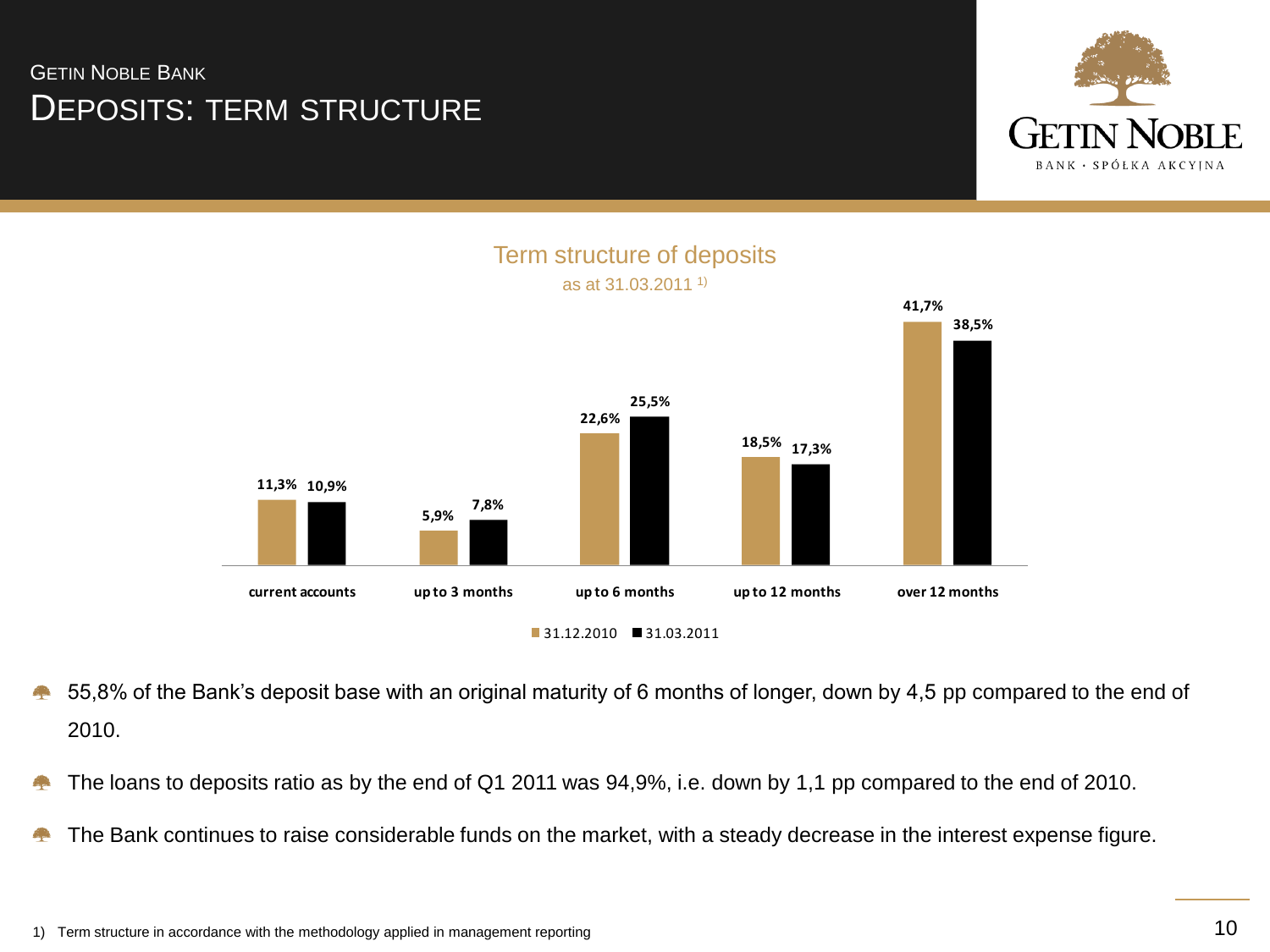# INVESTMENT PRODUCTS GETIN NOBLE BANK



## Sale of investment products (PLN m)



with partial fund deposits with the GNB Group



#### Sale of other investment products (PLN m)



- Deposits generated by new sales of structured products A. continue to be deposited only with Getin Noble Bank.
- ζ, The changes to Open Insurance Fund regulations implemented by the Polish government provide a strong incentive for growth in sales of structured products and regular saving products.
- The average product lifetime has increased significantly. г.
- Revenue from investment products remains stable.г.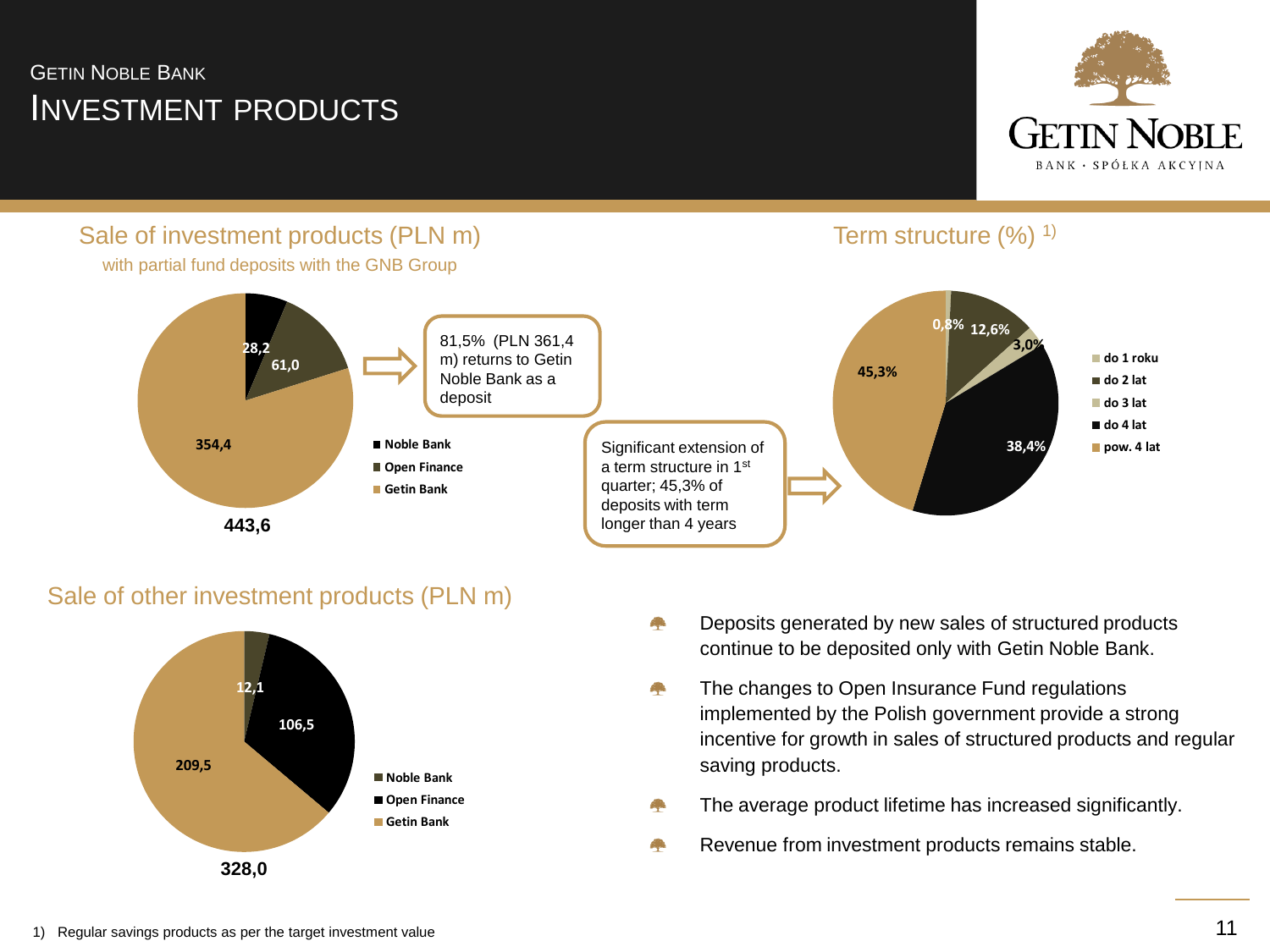# DEVELOPMENT OF RELATIONSHIP BANKING GETIN NOBLE BANK





- The Bank expects cross-selling growth to accelerate with the support of the IT applications being under development and by launching new products.
- Supporting the fast growth in current accounts through sales via the Getin Online and Open Online platforms, which attracted 220 thousand customers and 37 thousand accounts (including 1/3 accounts with account fees) within the first few months of their operation.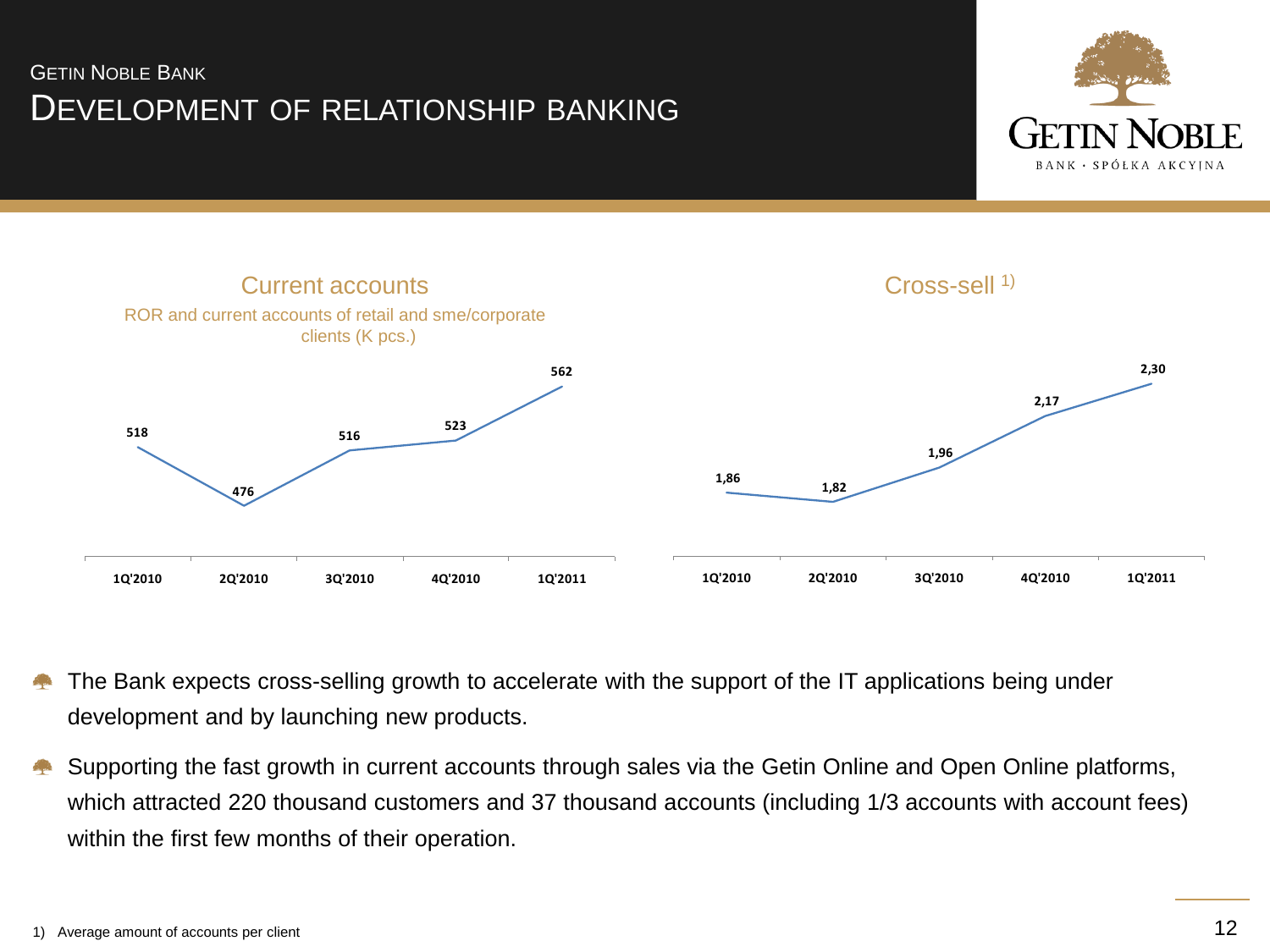# KEY FINANCIAL DATA **OPEN FINANCE**



#### **31.03.2011 / 31.12.2010**

| 98                            | $+3,2\%$ Branches |
|-------------------------------|-------------------|
| 108,3 PLN m   +23,0%   Equity |                   |

#### **1Q 2011 / 1Q 2010**

| 94,0 PLN m +45,0% Revenues |  |
|----------------------------|--|
| 92,0% +7,3 p.p. ROE        |  |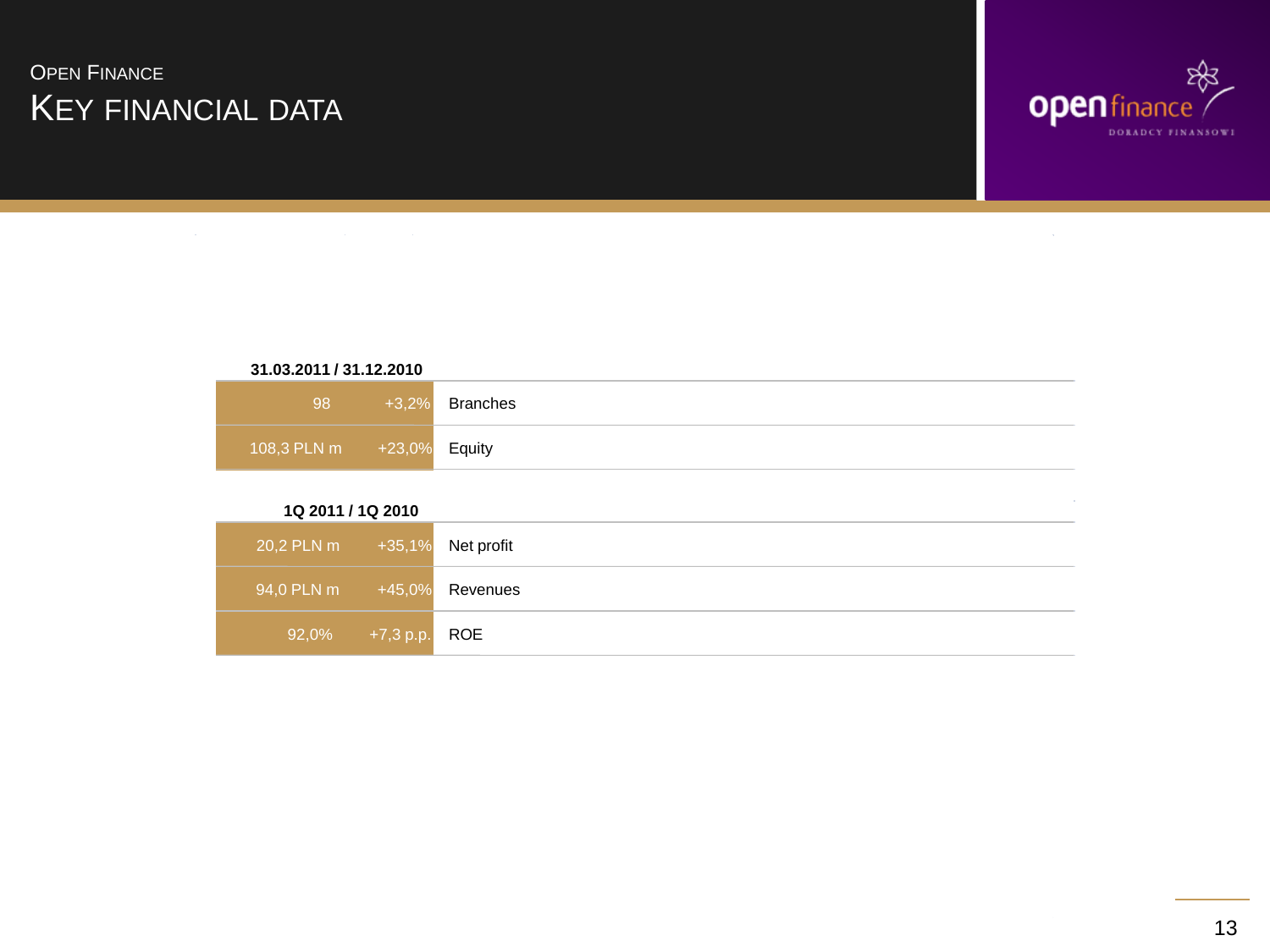# INITIAL PUBLIC OFFERING **OPEN FINANCE**





#### IPO - SUMMARY

Share allocation date: 25 March 2011; reduction rate for shares offered to individual investors: 74.18%; reduction rate for shares offered to institutional investors: 0%

Number of shares offered in the IPO: 24,750 thousand, including 4,250 thousand newly issued shares (C series shares)

The price paid by investors per share: PLN 18.00

The value of the IPO: PLN 445,500 thousand, including PLN 76,500 thousand from the sale of the newly issued shares to be contributed to Open Finance

The first trading day on the Warsaw Stock Exchange (shares and rights); 5 April 2011 During the IPO, the share price rose by 2.3% to PLN 18.41 per share

Shareholders with more than 5% of the votes at the Company's General Meeting: (based on notifications received under Article 69 of the Act on Public Offering)

|                       | Number of<br>shares | Percentage |
|-----------------------|---------------------|------------|
| Getin Noble Bank S.A. | 26 500 000          | 48.8%      |
| Amplico PTE S.A.      | 3 216 000           | 5.9%       |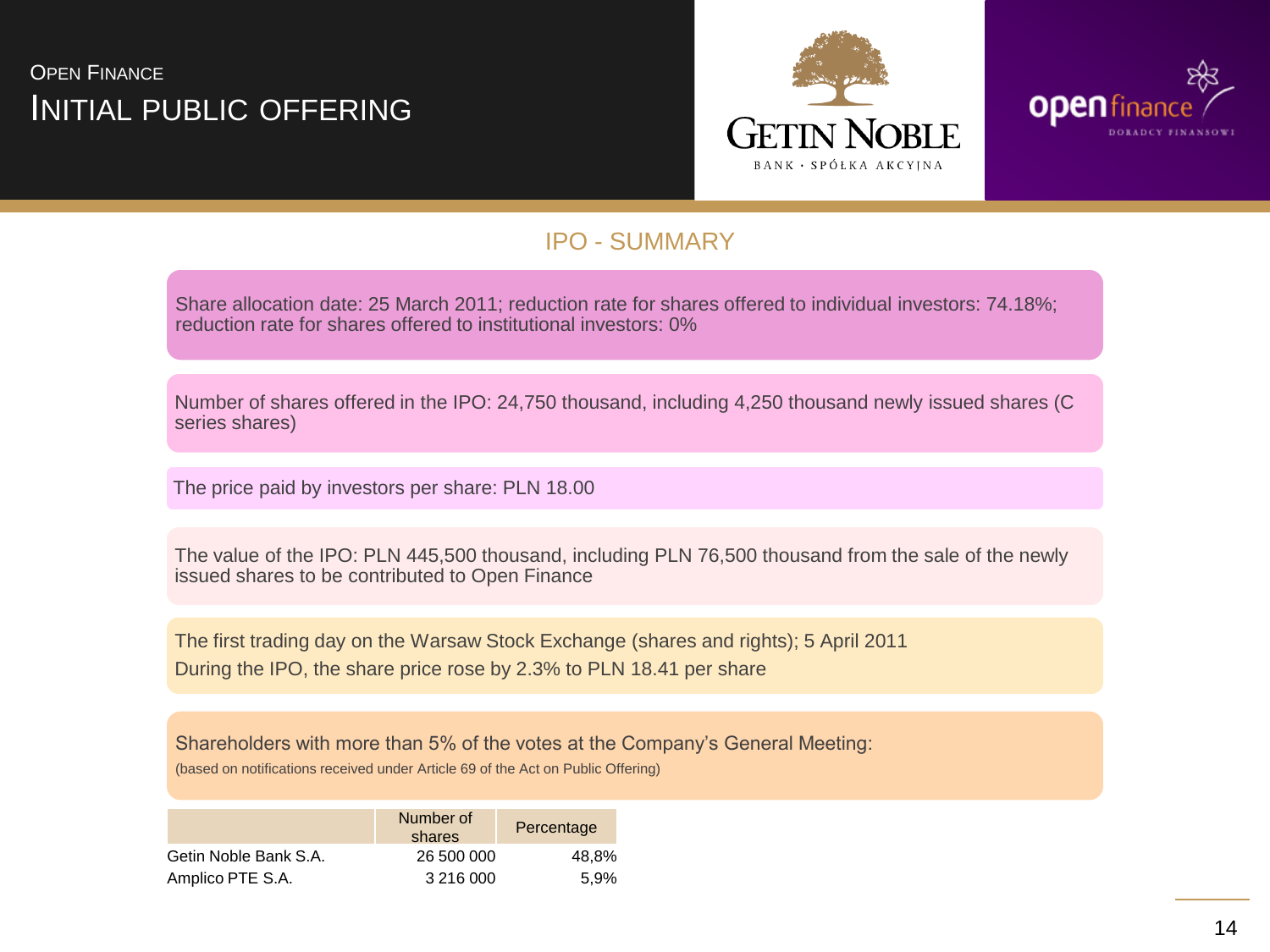# SALE OF FINANCIAL PRODUCTS **OPEN FINANCE**





#### +7,4% **46,3 59,9 31,5 34,1 77,8 94,0 Q4'2010 Q1'2011** +20,8% **1 549 1 812 1 602 1 574 3 152 3 385 Q4'2010 Q1'2011 Investment products Mortgages and mortgagerelated products**

An increase in commission income from sales of investment products and loans by, respectively, 42.0% and 46.8% on a year-to-year basis.

#### Sale (PLN m) Fee income (PLN m)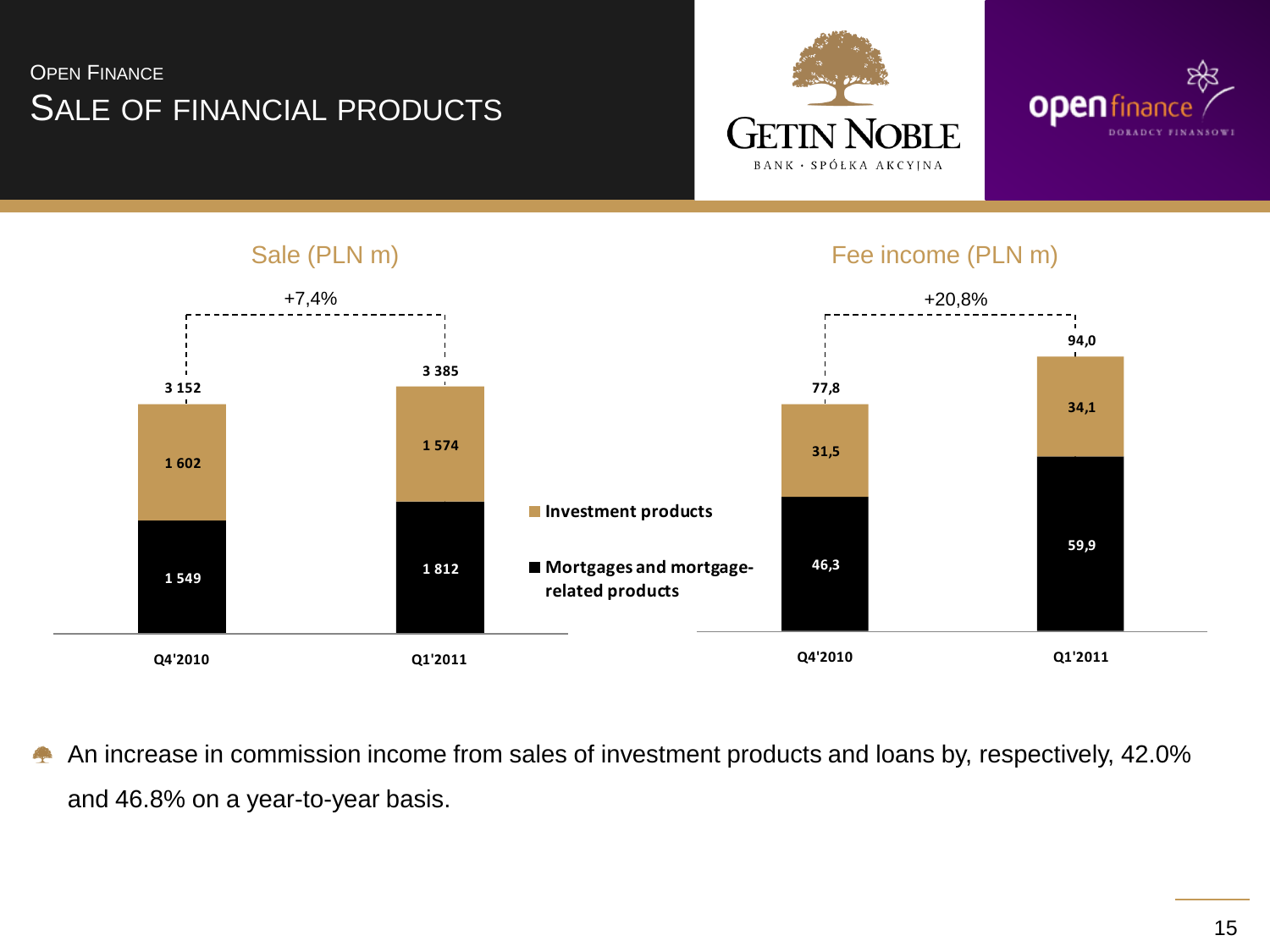# REVENUE STRUCTURE OPEN FINANCE





#### Revenue distribution in 1st quarter 2011 (PLN m)

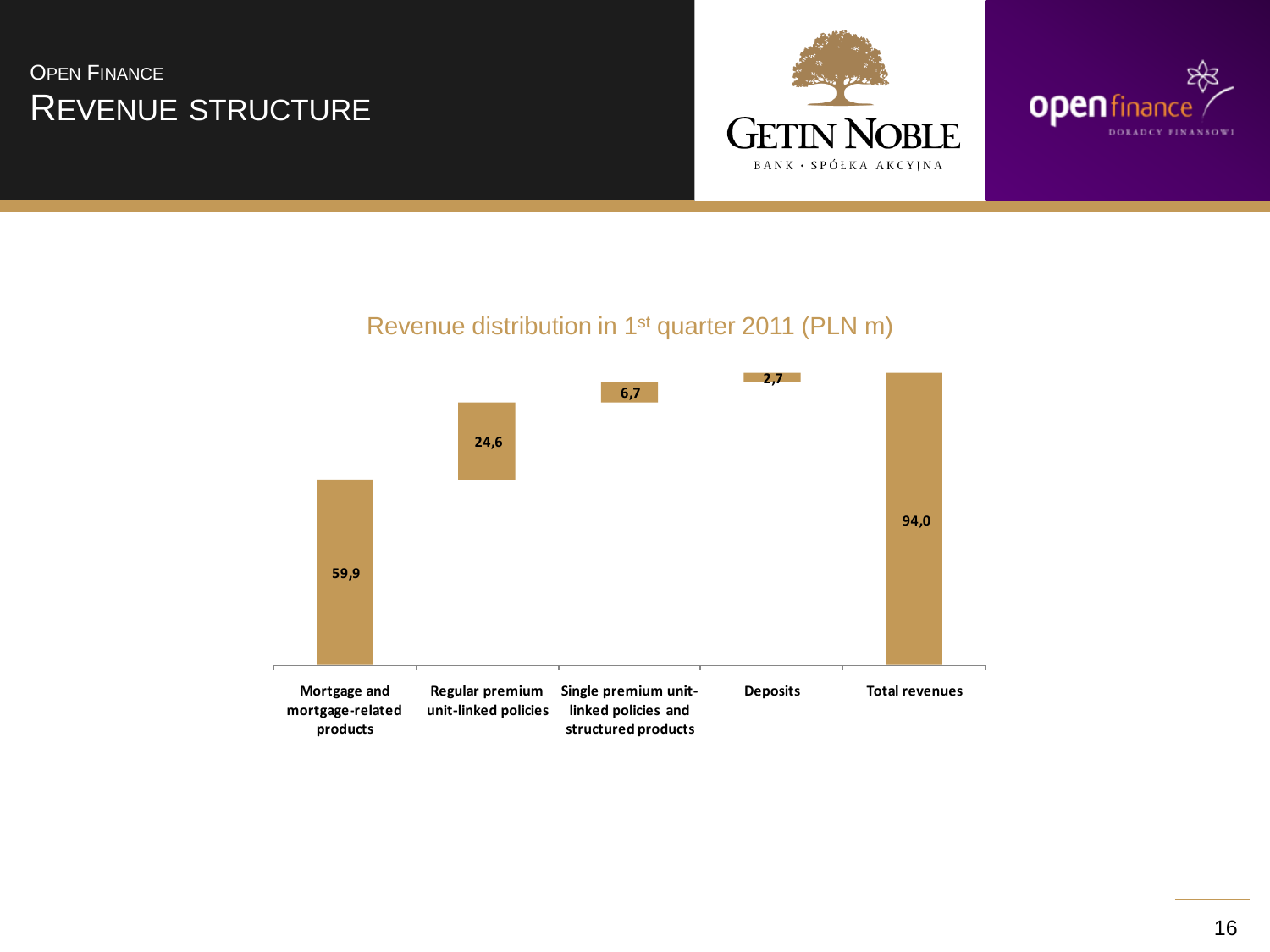# SALE OF FINANCIAL PRODUCTS **OPEN FINANCE**





Sale of mortgage loans and mortgage-related loans (PLN



#### Sale of deposits and investment products (PLN m)





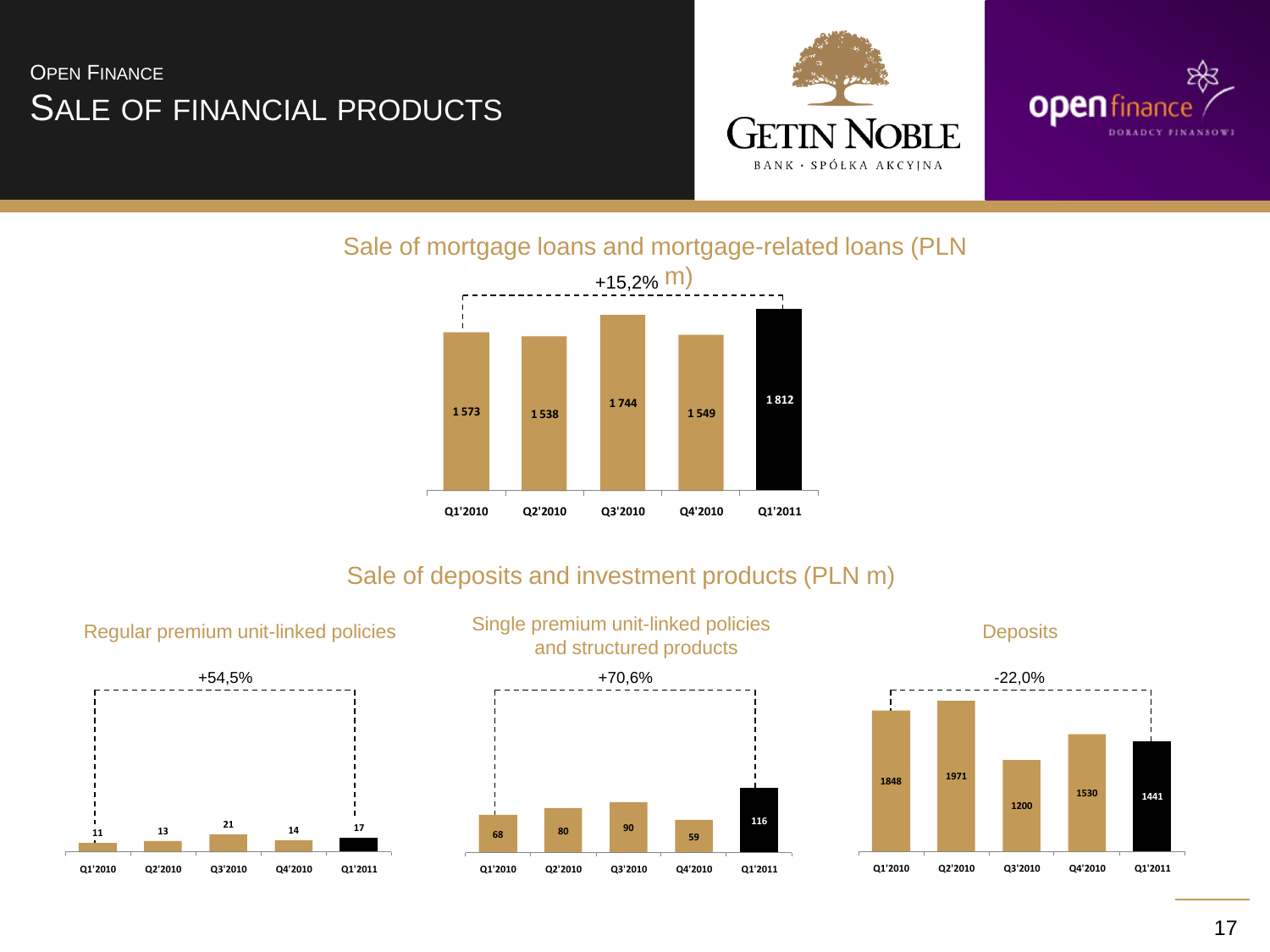# OPEN LIFE PROJECT **OPEN FINANCE**





# **PROJECT STATUS**

- Awaiting KNF permission for purchase of shares of MyLife TUnŻ S.A (formerly Link4 Life TUnŻ S.A)
- Highly advanced project team of individuals (experienced in insurance sector) already recruited; intense works over product mix, IT solutions, client service in progress.

# **PRODUCT STRATEGY**

Complex satisfaction of Clients' needs, putting stress on retirement needs, what inter alia means for Open Finance: :

- Basic direction for offer development long term regular unit-linked policies and investment products;
- Preparation of mechanisms that would motivate individuals for savings (inter alia IKZE)

# **EXPECTED DATE OF OPERATIONAL START: Q3'2011**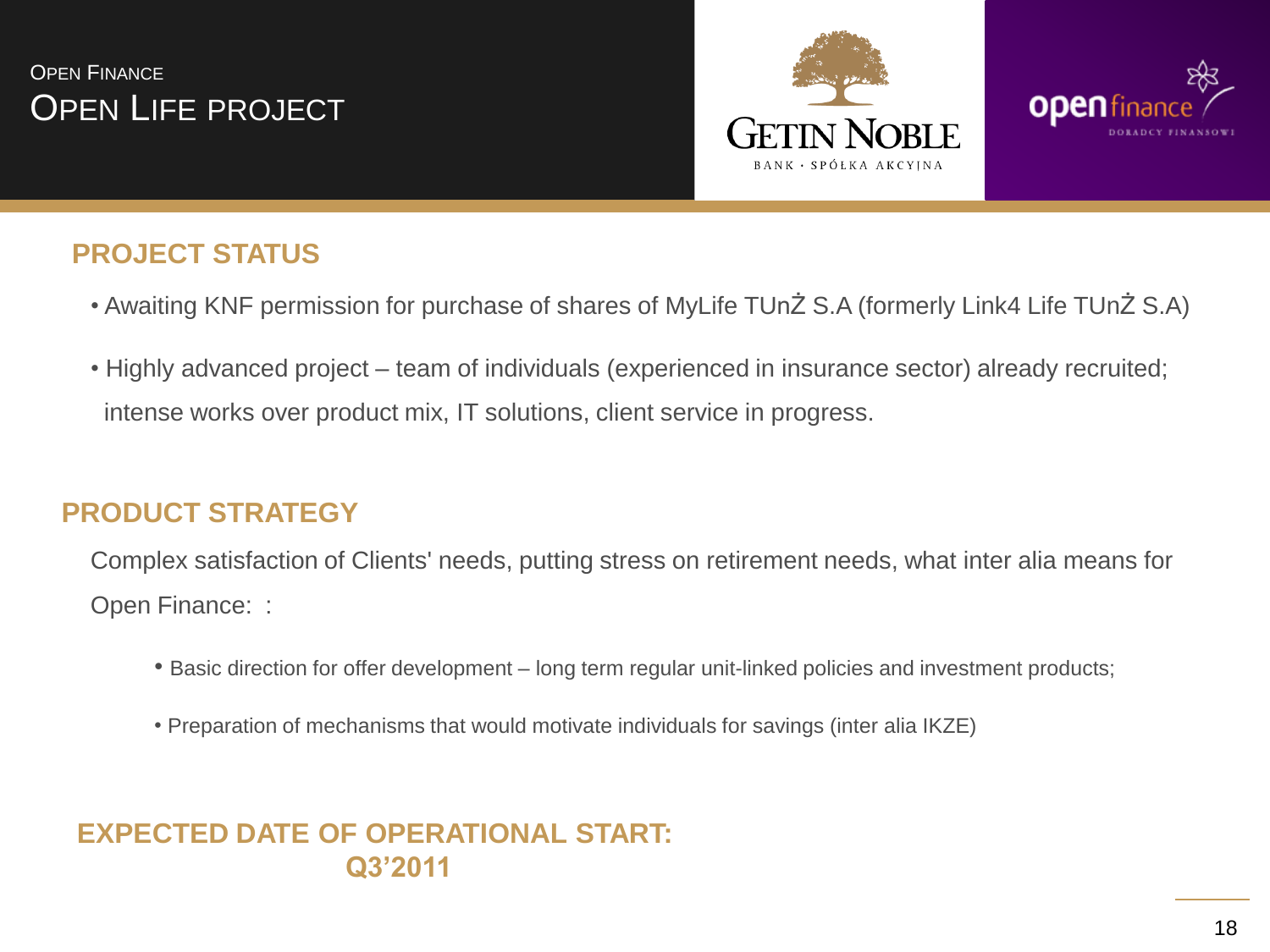# BUSINESS OPERATIONS NOBLE FUNDS





#### Assets of Noble Funds TFI (PLN m) by segment of operations



- Since the beginning of the year, the value of assets managed by investment funds increased by  $7.0\%$  (compared to the market<sup>2</sup> increase of 2.4%).
- A fast annual pace of growth in funds' assets: 54.7%, over three times faster than the market<sup>2</sup> (16.8%).
- $\triangle$  The good results are attributable to both good investment results of subfunds and effective sales.
- 1) The category covers the following funds: Treasury, Africa, SME shares, 2DB Fiz, Timing, Stable growth Plus, Opportunity FIZ
- 2) According to data from the Chamber of Fund and Asset Management

#### Market position of investment funds

in investment group by annual rate of return

|              | position   fund name       | annual rate of return<br>as at 31.03.2011 |  |  |
|--------------|----------------------------|-------------------------------------------|--|--|
| $\mathbf{p}$ | <b>Noble Global Return</b> | $+13,95%$                                 |  |  |
| 4            | <b>Stable Growth Plus</b>  | $+6,54%$                                  |  |  |
| 4            | Akcji MiŚ Spółek           | $+14,91%$                                 |  |  |

Source: Analizy Online S.A.

#### Assets structure of investment funds (%)



Mixed fund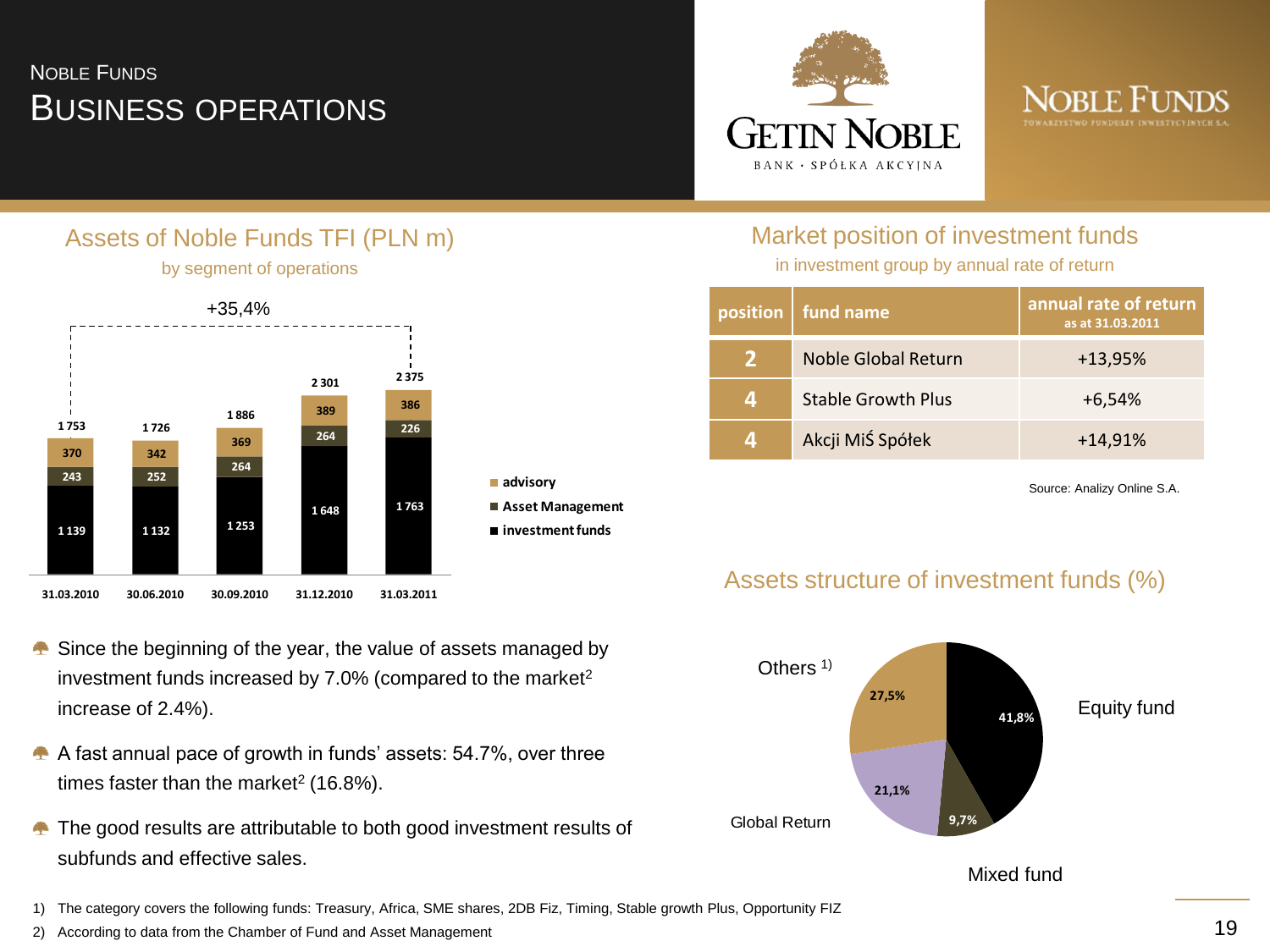# BUSINESS OPERATIONS NOBLE SECURITIES





#### Distribution network



#### Primary and secondary market activity

|                  | Sale (PLN m)            | <b>1Q 2011</b> | 4Q 2010 | 2011/2010  |
|------------------|-------------------------|----------------|---------|------------|
|                  | shares                  | 50.9           | 4.1     | x12,4      |
|                  | corporate bonds         | 256,7          | 489,1   | -47.5%     |
|                  | structured certificates | 0,0            | 448,6   | $-100.0\%$ |
|                  | structured bonds        |                | 263,3   | $-57.5%$   |
|                  |                         |                |         |            |
|                  | Volume of share trading |                | 4Q 2010 | 2011/2010  |
| PLN <sub>m</sub> | cash market             | 742.8          | 1454,6  | $-48.9%$   |
|                  | term contracts          | 504.0          | 515,9   | $-2,3%$    |
| K pcs.           | options                 | 5,4            | 3,6     | +48,9%     |
|                  |                         |                |         |            |

#### Revenues from stock broking operations (PLN m)



- two new branches in Q1 2011
- an increase in the number of investment accounts **Contract** by 54% compared to the end of 2010
- **A** almost PLN 330 million raised for 8 companies in public and non-public issues of shares and bonds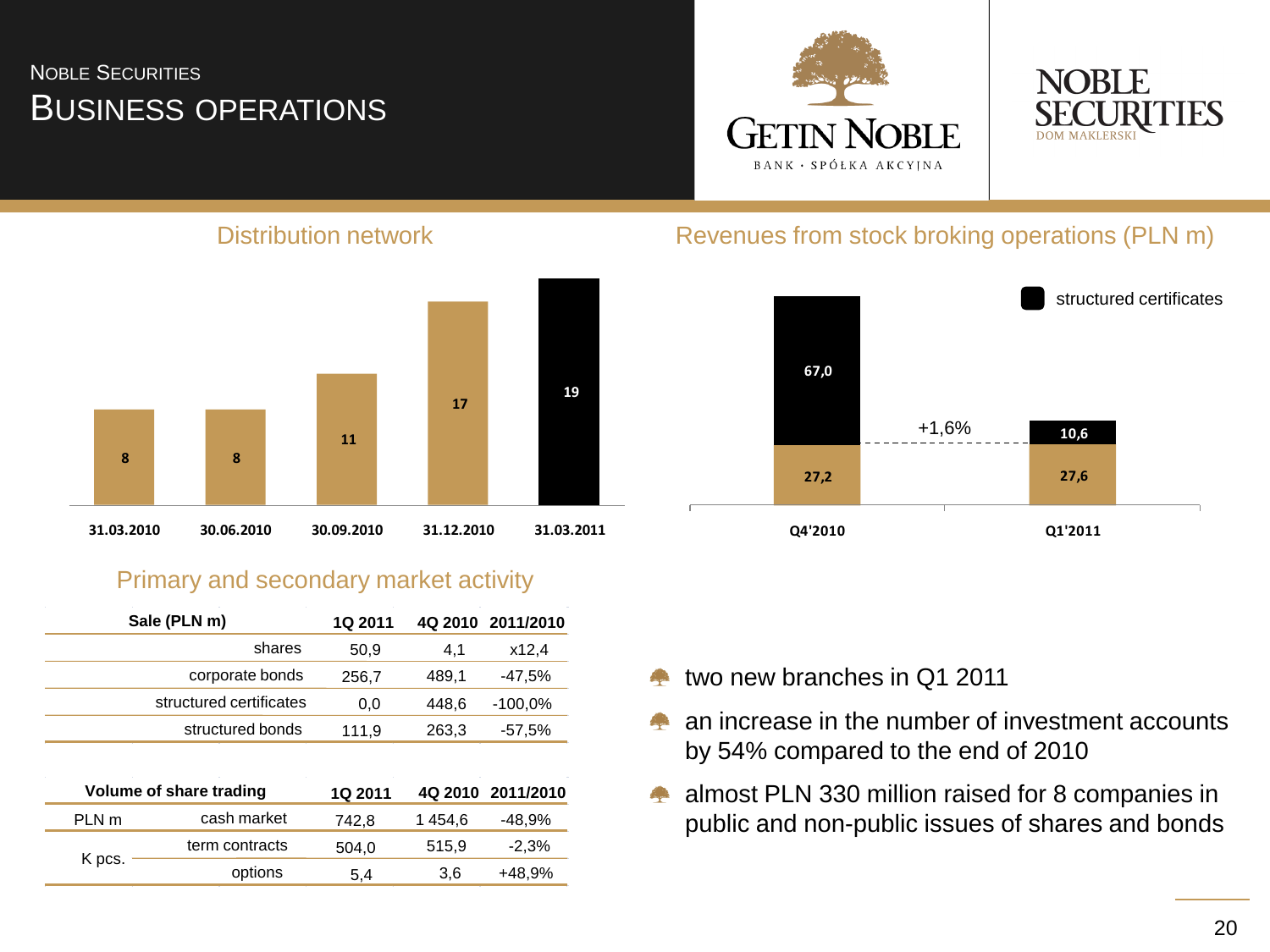# CONTRIBUTION OF COMPANIES TO GROUP PROFIT FOR Q1'2011 GETIN NOBLE BANK





# PLN m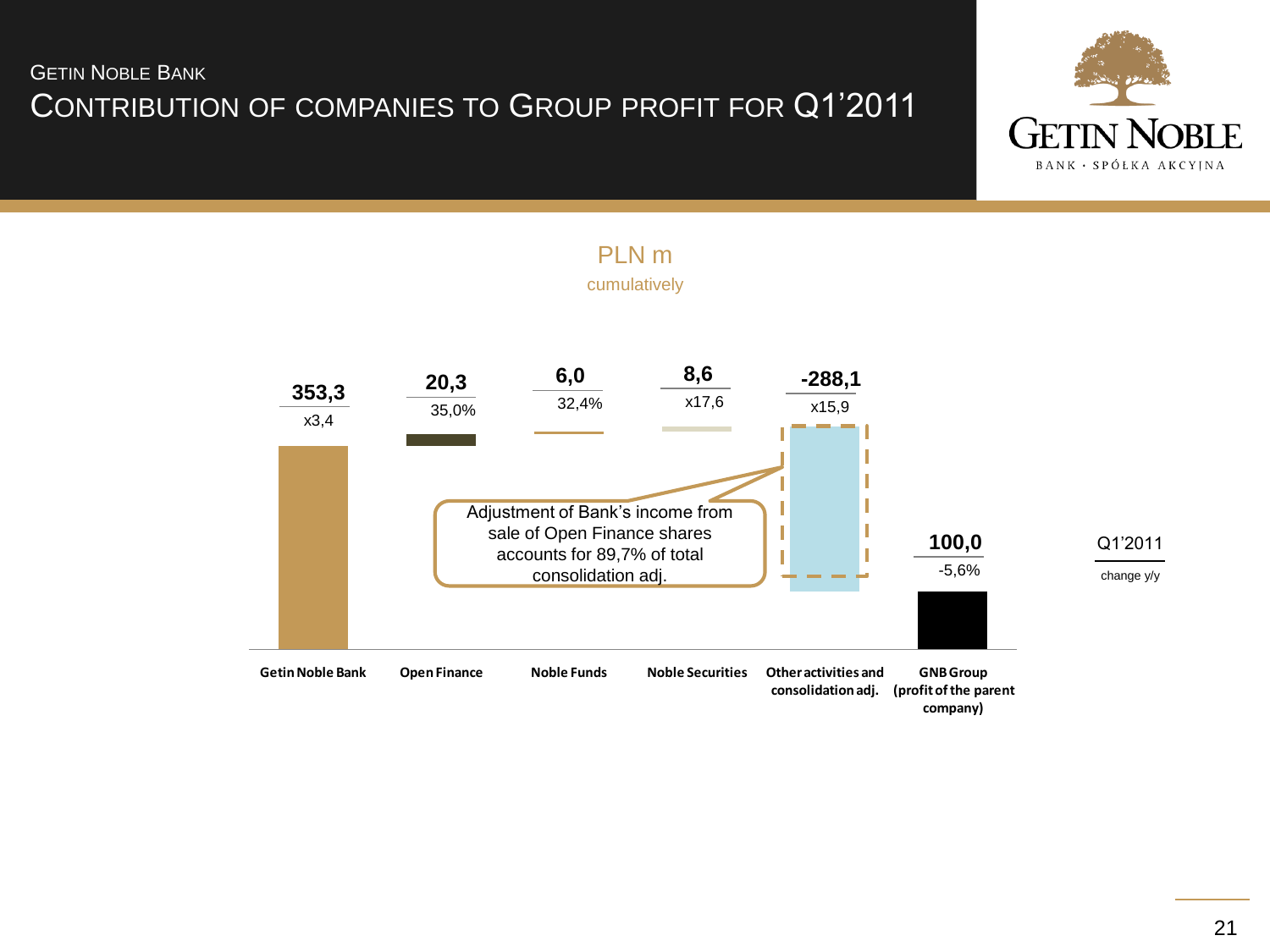# BALANCE SHEET STRUCTURE GETIN NOBLE BANK



### Balance sheet structure of the Bank (PLN m)



- Getin Noble Bank's balance sheet total increased in Q1 2011 by PLN 2 305 million (+5.4% vs. 31 Dec. 2010). This increase was the result of, above all, an increase in amounts due to customers by 5.5% and in the loans balance by 4.2% in Q1'2011.
- In the same period, equity (attributable to shareholders in the parent company) increased by 1.7%.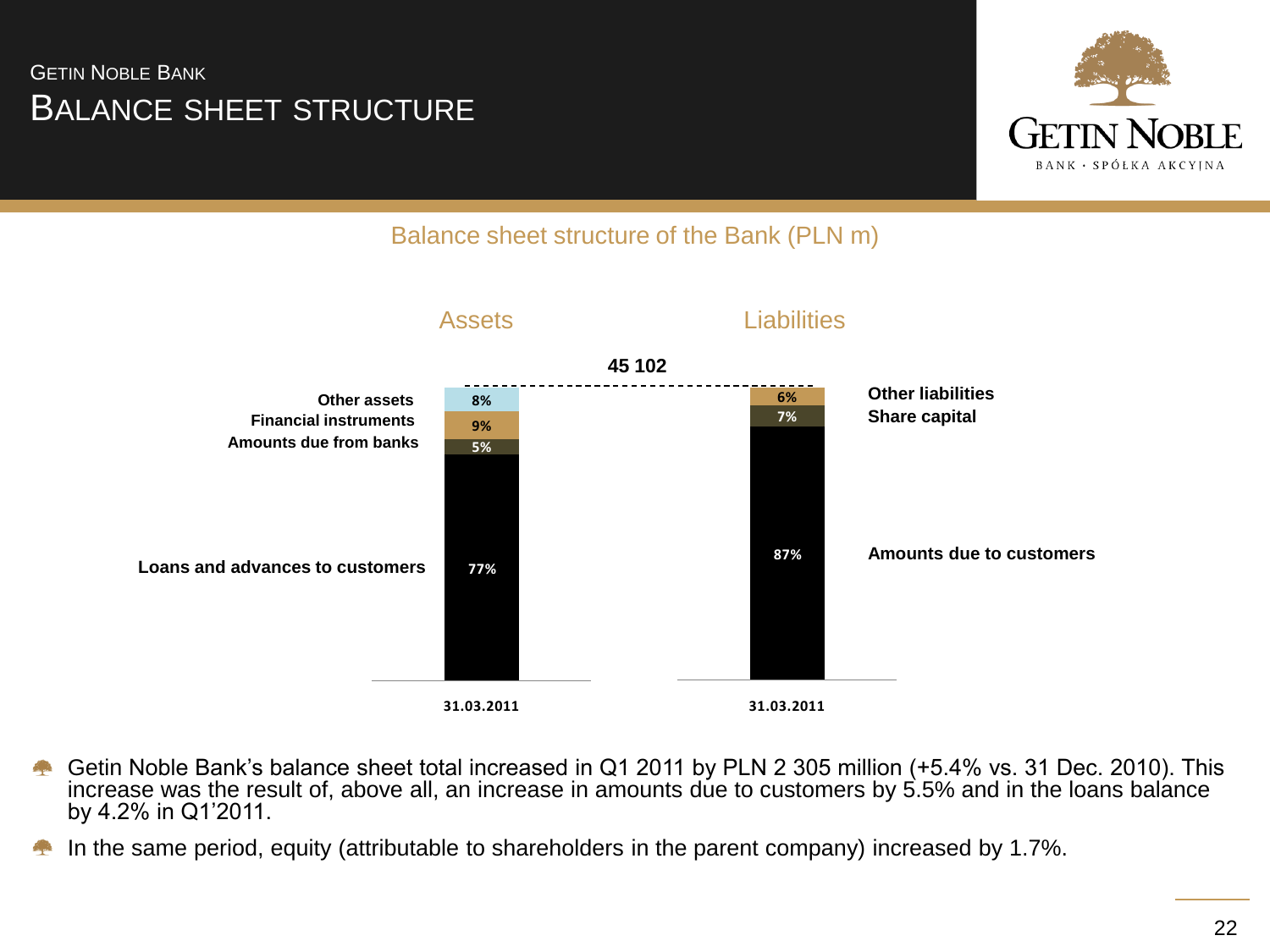# CREDIT RISK GETIN NOBLE BANK



#### Cost of credit risk (%) <sup>1)</sup>

|                   | 31.03.2011 | 31.12.2010 | change       |
|-------------------|------------|------------|--------------|
| corporate loans   | 4.3%       | 3.2%       | $1,16$ p.p.  |
| car loans $^{2)}$ | 5.1%       | 6.0%       | $-0,86$ p.p. |
| mortgage loans    | 1,6%       | 2.0%       | $-0,35$ p.p. |
| retail loans      | 5,5%       | 9.9%       | $-4,44$ p.p. |
| Loans total       | 2,6%       | 3,5%       | $-0,90$ p.p. |

#### Retail loans





Continuing measures aimed at reduceing the costs of risk:

- updating statistical tools for customer risk assessment (scoring)
- continuously changing the product range to reduce the costs of risk
- effectively carrying out debt recovery and pre-debt recovery activities
- The rate of growth of impairment charges in Q1 2011 was by 20% lower than in Q1 2010.

an pa

The first instalment payment delay rates were the lowest since 2008. $\mathcal{L}_{\text{max}}$ 

#### Car loans

interest on 30 DPD in repayment of the first instalment (%)



- 1) Result on provision for NIL and other accounts receivable to average loans volume; annualized factor
- 2) Including leasing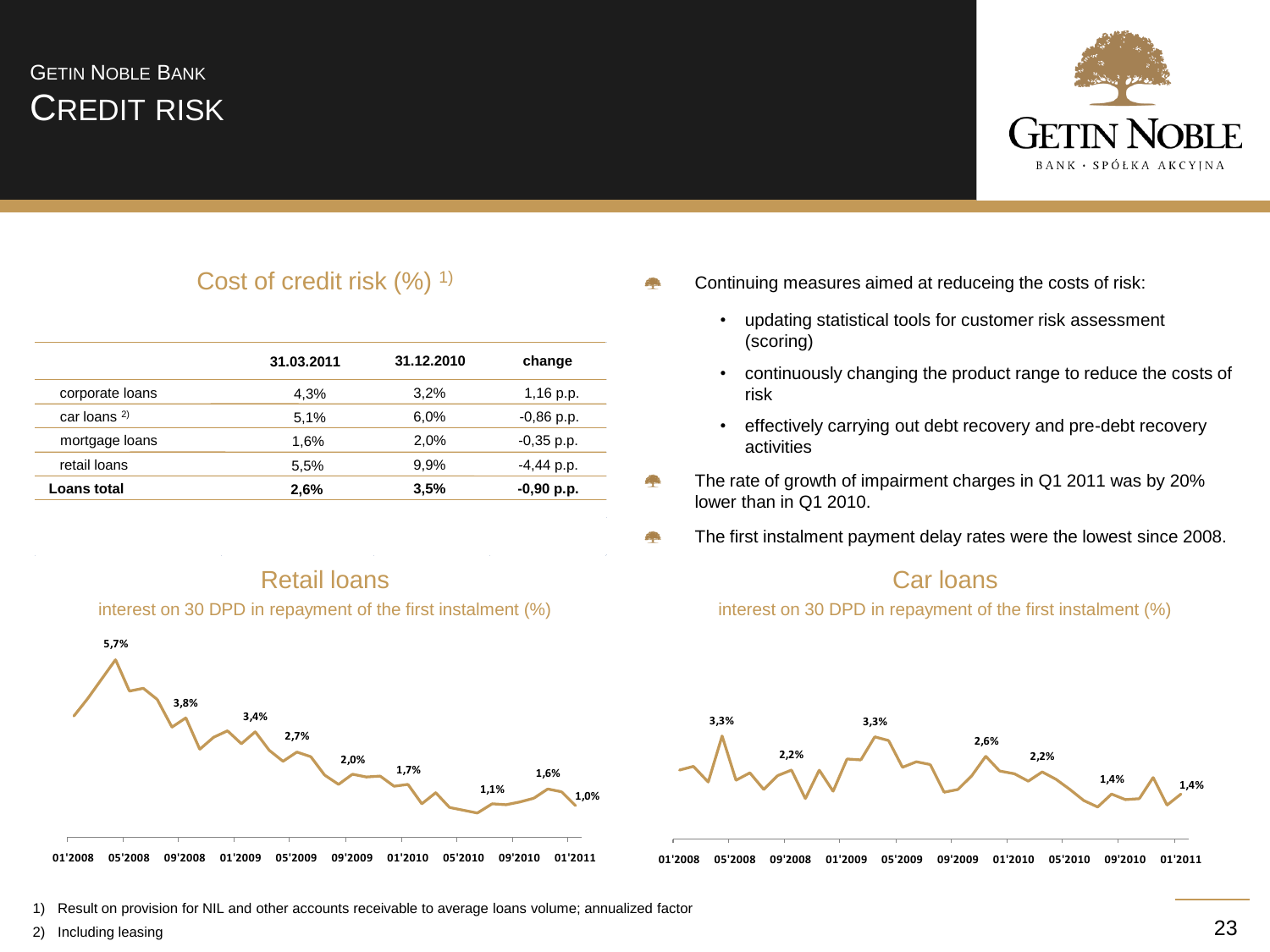





The quality of the loans granted in the last quarter of 2010 is almost 5 times better.42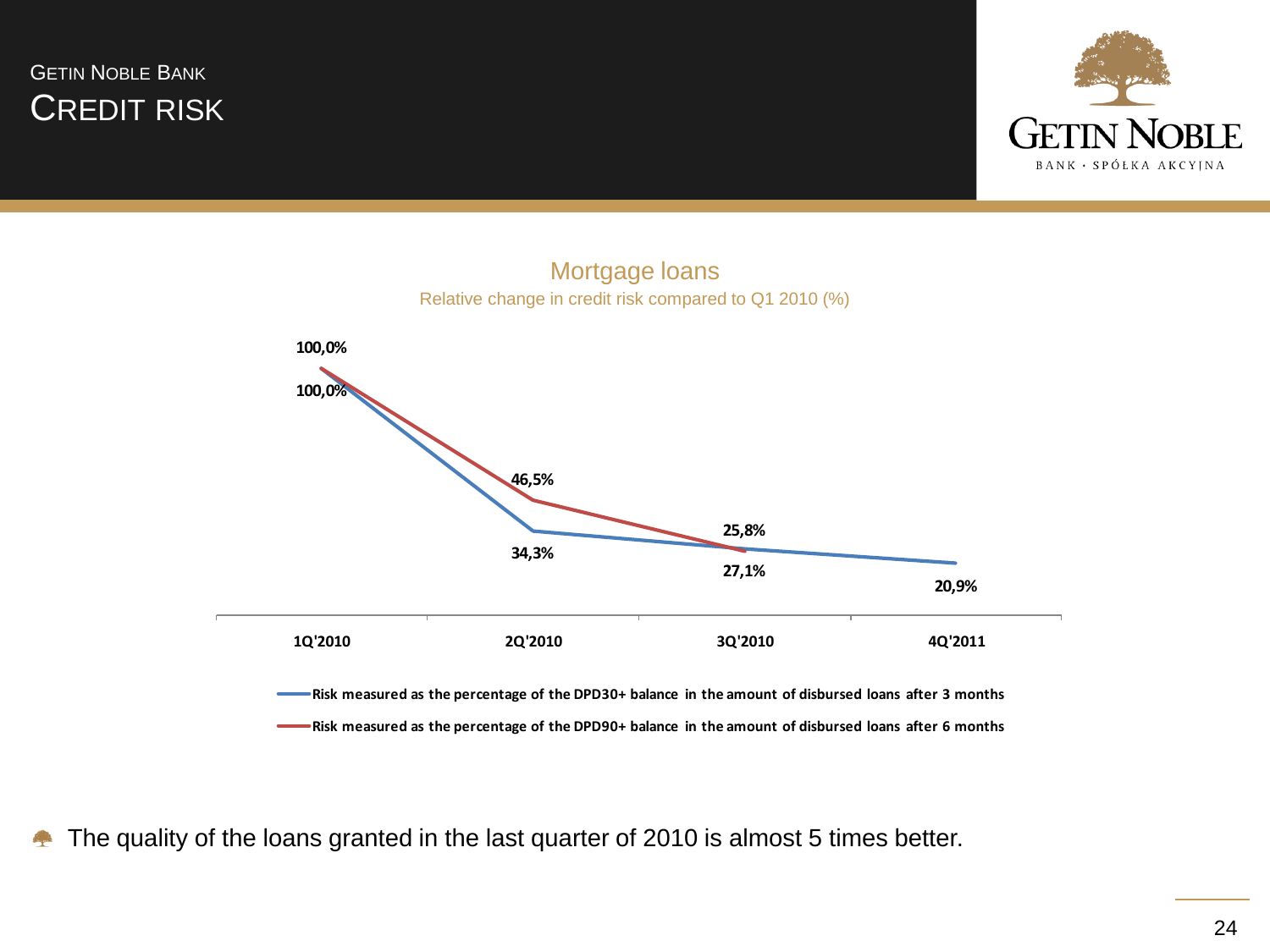# KEY FINANCIAL DATA **GETIN NOBLE BANK**



| PLN <sub>m</sub>                                                     | 31.03.2011  | 31.12.2010  | 31.03.2010 | 31.03.2011/<br>31.12.2010 | 31.03.2011/<br>31.03.2010 |
|----------------------------------------------------------------------|-------------|-------------|------------|---------------------------|---------------------------|
| Equity<br>(attributable to equity holders of the parent company)     | 3 3 4 8 , 8 | 3 2 9 3 , 7 | 2 9 6 2, 6 | $+1,7%$                   | $+13,0%$                  |
| Balance sheet total                                                  | 45 102,4    | 42 797,8    | 35 266,5   | $+5,4%$                   | $+27,9%$                  |
| Loans balance                                                        | 34 871,2    | 33 454,0    | 26 276,8   | $+4,2%$                   | $+32,7%$                  |
| Deposits balance                                                     | 39 062,6    | 37 025,7    | 30 878,3   | $+5,5%$                   | $+26,5%$                  |
| PLN <sub>m</sub>                                                     | Q1'2011     | Q4'2010     | Q1'2010    | Q1'11/<br>Q4'10           | Q1'11/<br>Q1'10           |
| Income                                                               | 568,0       | 567,4       | 492,1      | $+0,1%$                   | $+15,4%$                  |
| Overhead costs                                                       | $-204,9$    | $-202,0$    | $-165,0$   | $+1,4%$                   | $+24,2%$                  |
| Net profit<br>(attributable to equity holders of the parent company) | 100,0       | 107,7       | 106,0      | $-7,1%$                   | $-5,7%$                   |
| $C / I$ - consolidated (%)                                           | 36,07%      | 32,45%      | 33,53%     | 3,61 p.p.                 | 2,54 p.p.                 |
| <b>ROE</b>                                                           | 12,61%      | 15,90%      | 15,11%     | $-3,29$ p.p.              | $-2,49$ p.p.              |
| <b>NIM</b>                                                           | 2,8%        | 2,9%        | 3,0%       | $-0,10$ p.p.              | $-0,18$ p.p.              |
| CAR                                                                  | 9,83%       | 9,87%       | 10,97%     | $-0,04$ p.p.              | $-1,14$ p.p.              |